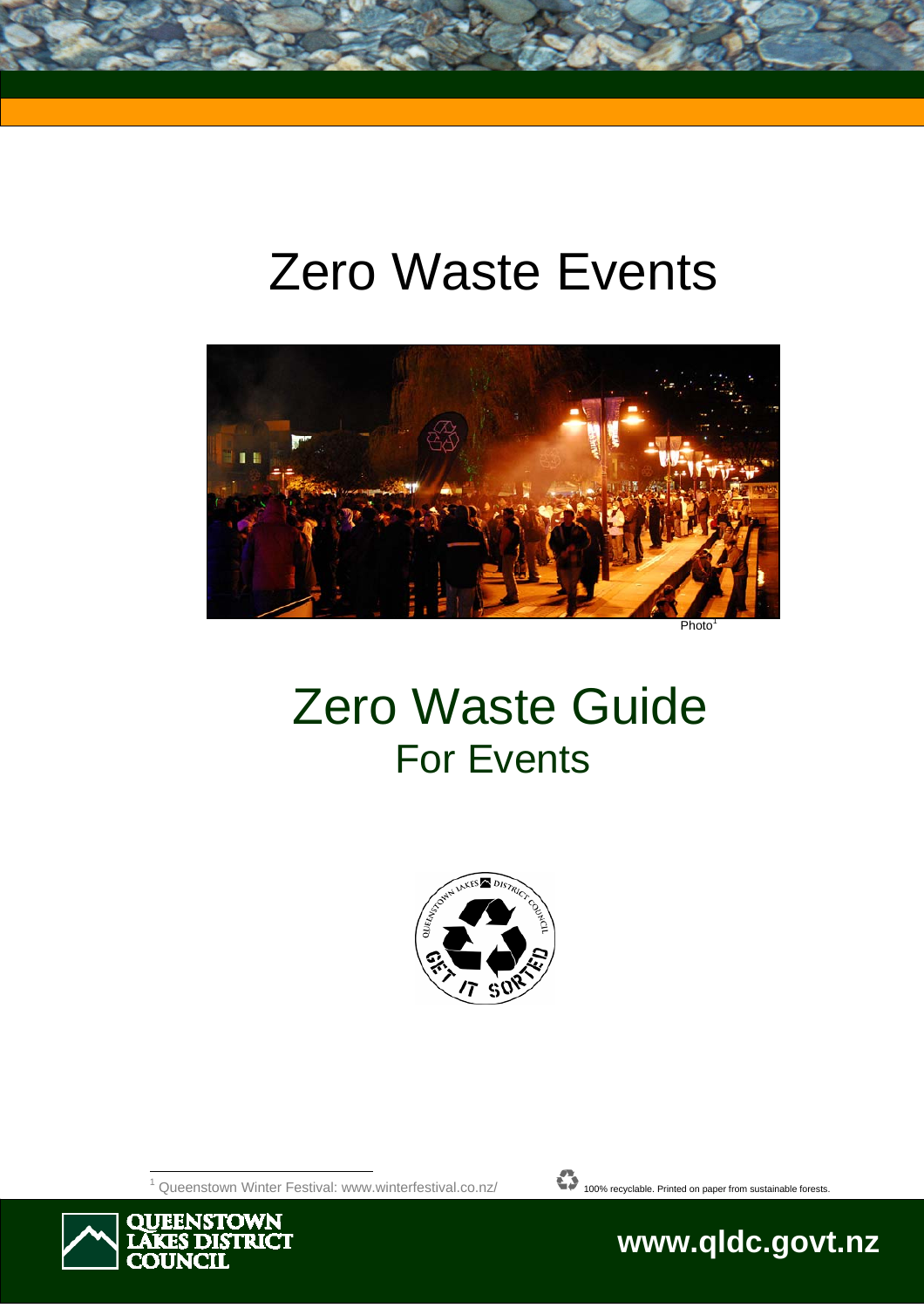# **CONTENTS PAGE**

| 1                               |  |
|---------------------------------|--|
| $\mathbf{2}$                    |  |
| 2.1<br>2.2<br>2.3<br>2.4<br>2.5 |  |
| $\mathbf{3}$                    |  |
| 3.1                             |  |
| $\overline{\mathbf{4}}$         |  |
| 5                               |  |
| 5.1<br>5.2<br>5.3<br>5.4<br>5.5 |  |
| 6                               |  |
| 6.1<br>6.2                      |  |
| $\overline{7}$                  |  |
| 8                               |  |
| 8.1<br>8.2<br>8.3               |  |
| 9                               |  |



# Incinerating 10,000 tons of waste creates 1 job, landfilling it creates 6 jobs,<br>and recycling it creates 36 jobs<sup>2</sup>

<sup>&</sup>lt;sup>2</sup> Zero Waste New Zealand Trust: www.zerowaste.co.nz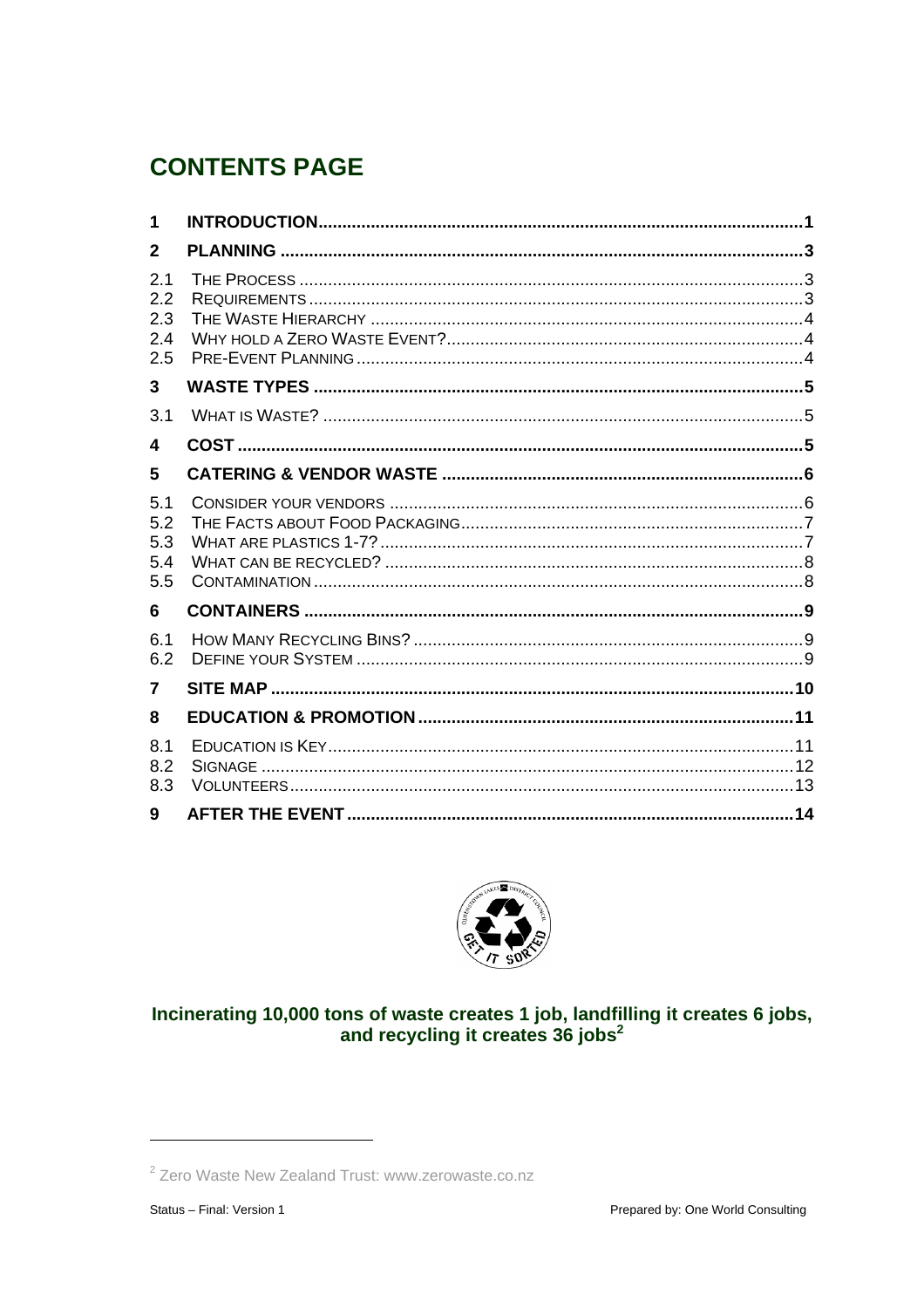# **INTRODUCTION**

# **What**

This Zero Waste Guide is to help you, the event organiser, provide a successful waste management plan for your event.

The District's waste problem is significant, and growing.

Being an area of outstanding natural beauty, the Queenstown Lakes District plays host to a range of local, national and international events that are held annually, biannually and as one-off events.

Queenstown Lakes District Council is committed to protecting the District's unique environment and in 2003, the Queenstown Lakes District Council (Council) adopted a Waste Management Strategy (Strategy), containing 43 waste minimisation initiatives aimed at reducing and managing waste more sustainably in all sectors across the District.

One of the objectives of the Strategy is to reduce the quantity of waste generated at events and to manage the waste that is generated more effectively. Initiative Number 19 of the Strategy requires '*events to manage their waste appropriately and provide appropriate recycling facilities' <sup>3</sup>*

# **Why**

This Zero Waste Events Pack contains the following documents to assist you in submitting a successful Waste Management Plan for your event:

- **1. Zero Waste Guide for Events;**
- **2. Zero Waste Directory of Contacts; and**
- **3. Zero Waste Event Form.**

The **Zero Waste Guide for Events** will help you, the event organiser, to design a successful waste management plan for your event. It will provide useful tips & ideas to holding a successful zero waste event.

The **Zero Waste Directory of Contacts** is a directory of contact details for local waste contractors, businesses and resources. This will help you find what you need, when you need it.

Finally, you will need to complete the **Zero Waste Event Form** outlining your proposed waste management system and submit it as part of your Resource Consent, Outline Plan or Lakes Leisure Contract.

 $\overline{a}$ <sup>3</sup> Waste Management Strategy 2003; Initiative 19; pg.25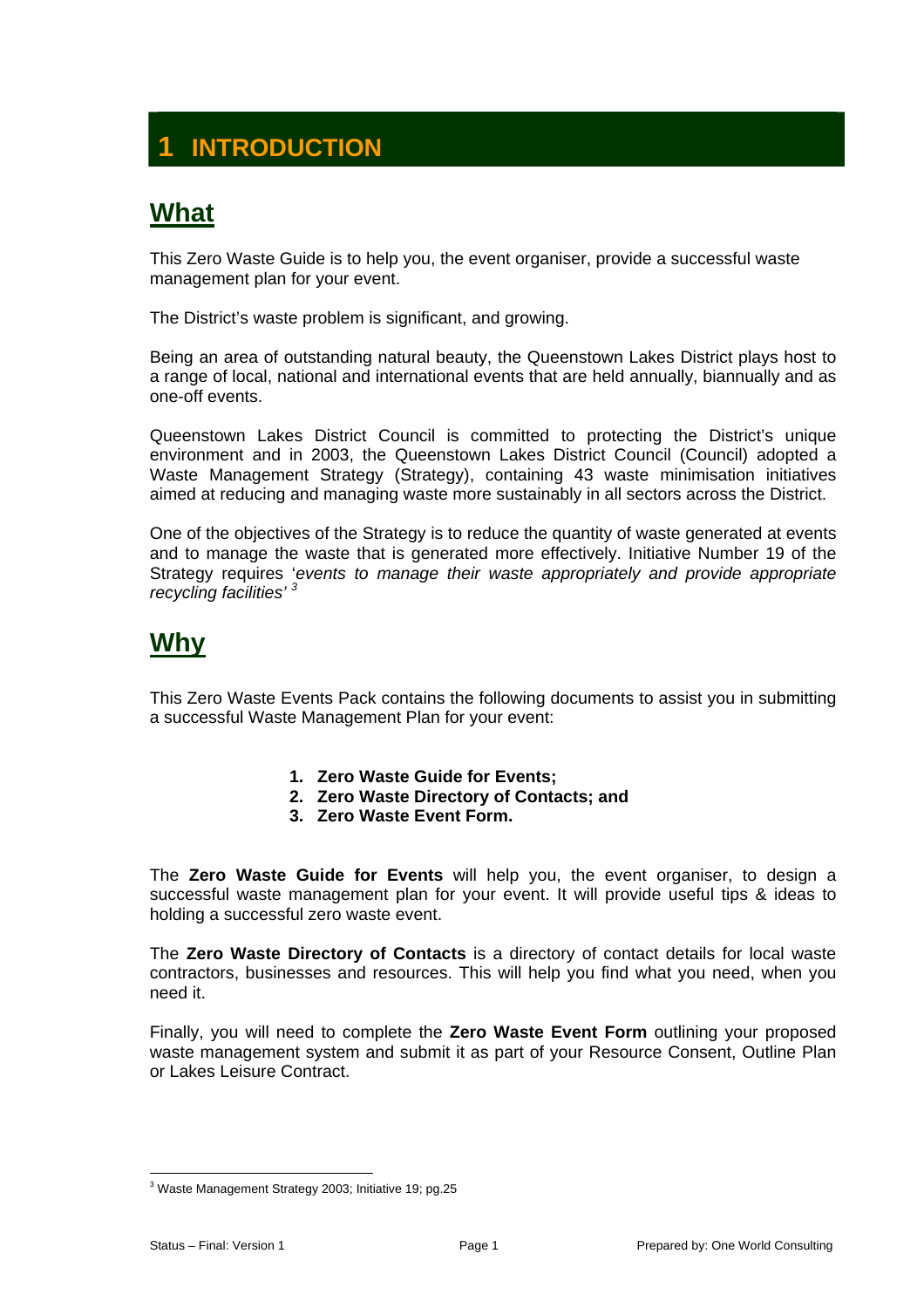# **How**

The District Plan contains the following rules for all temporary activities:

- >500 persons when the activity is undertaken indoors;
- > 200 persons when the activity is undertaken outdoors;
- and/or if the activity remains on the same site for a period longer than 7 days in any calendar year;
- and/or if the activity does not comply with the relevant noise standards of the zone.<sup>4</sup>

If you exceed the above you will need to submit an approved **Zero Waste Event Form** to obtain your Resource Consent, Outline Plan or Lakes Leisure contract.

This Zero Waste Event Form will operate as the waste management plan for your event.

Please complete all sections of this **Zero Waste Event Form** and submit as required to:

**Lakes Environmental, Level 1, 74 Shotover Street, Queenstown** or post to **Lakes Environmental, Private Bag 50077, Queenstown 9348.** 

**Lakes Leisure Limited Joe O'Connell Drive, Frankton PO Box 2009 Queenstown** 

This Zero Waste Event Guide will help you through the process; providing templates, resources & tips to holding a successful Zero Waste Event.

#### **Get it Sorted!**



#### **This guide will focus on all of the issues that you will need to cover. We can help you devise a plan which works for you and your event. It couldn't be simpler!**

 $\overline{a}$ 

<sup>4</sup> Queenstown Lakes District Council District Plan 2008; Relocated Buildings, Temporary Buildings & Temporary Activities – Rules; pg.19-3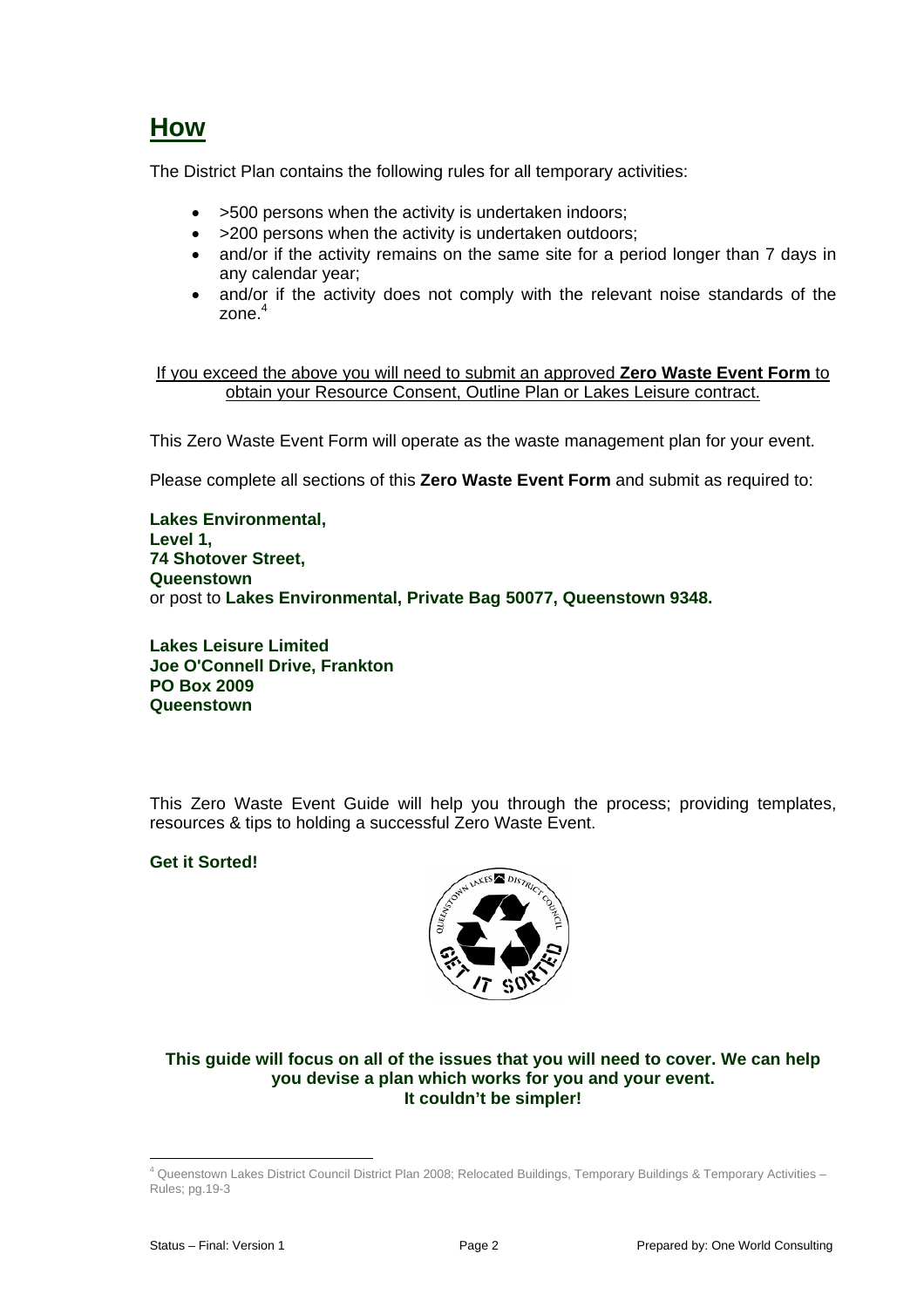# **2 PLANNING**

Planning an effective waste management system is crucial for any event. With some simple pre-event planning steps you can accomplish a system which is economical, easy to use, cost efficient and effective at minimising the production of waste and maximising the diversion of waste from landfill.

### **2.1 The Process**

Figure 1 shows the approval, monitoring and reporting process of waste management forms as part of a non-notified Resource Consent application:



Figure 1: Approval, monitoring and reporting process of Zero Waste Event Forms

N.B. The above process is typical of a standard non-notified Resource Consent application only; processes may vary with individual applications.

### **2.2 Requirements**

In order for your waste management form to be approved you will need to complete the following sections:

- **1. Event Details**
- **2. Education Programme;** 
	- **3. Contractor Recommendation;**
	- **4. Site Plan; and**
- **5. Post-Event Feedback Section.**

Your Zero Waste Event Form will need to be approved to obtain your Resource Consent, Outline Plan or Lakes Leisure Contract.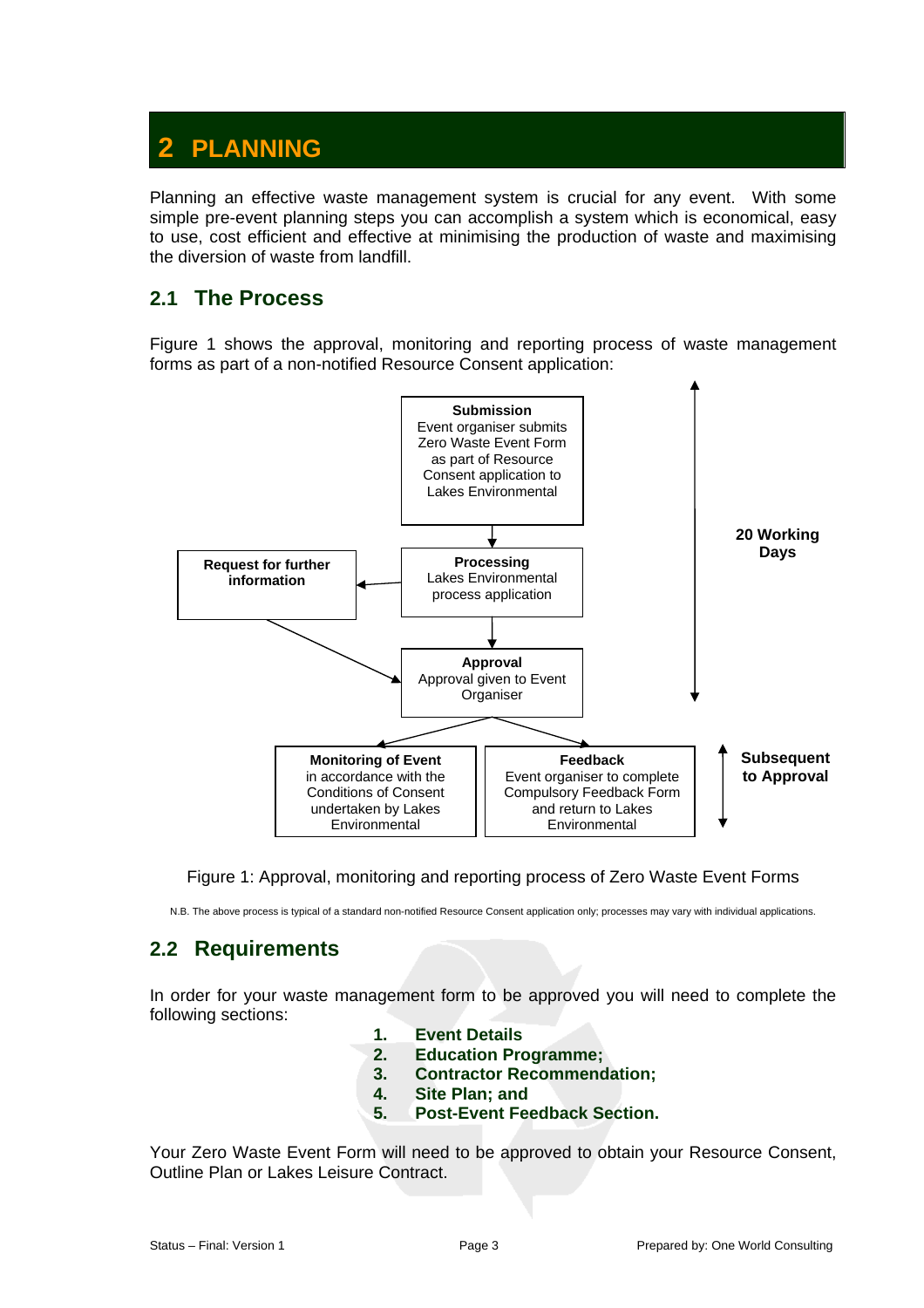# **2.3 The Waste Hierarchy**

The waste hierarchy is a simple communication tool used to demonstrate waste management priorities with the most preferred waste management option at the top and the least preferred option at the bottom.



# **2.4 Why hold a Zero Waste Event?**

Achieving a successful waste management system at your event can provide a range of benefits, including;

- Reduce overall costs for waste management;
- Provide more marketing and promotional opportunities for your event;
- Exceed your patrons expectations;
- Achieve recognition for being a Zero Waste Event and supporting sustainable waste practices;
- Reduce the impact of your event on the environment;
- Create a positive environmental feel good factor; and
- Reduce the use of space in the landfill.

### **2.5 Pre-Event Planning**

As part of your Zero Waste Event Form, you will be required to consider the following:

- **Waste Types & Quantities;**
- **Catering and Vendors;**
- **Container Types, Quantity and Placement;**
- **Waste Collections & Services;**
- **Education, Monitoring & Reporting.**

#### **Did you know?**

*The Wakatipu Recycling Centre receives an average of 120 tonnes of commercial recyclable waste per month.* 

#### *That's the equivalent weight of 15 double-decker buses.*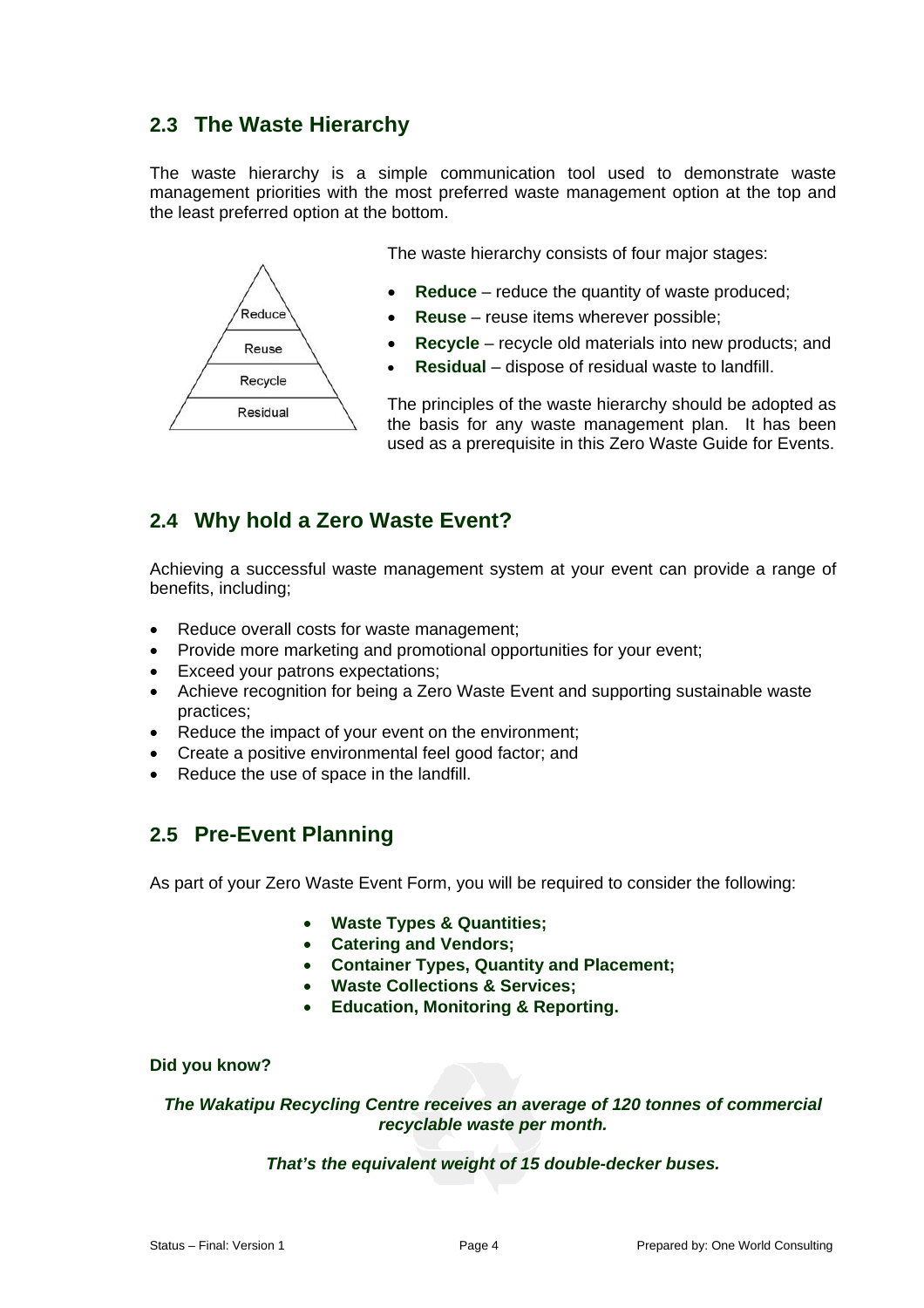# **3 WASTE TYPES**

# **3.1 What is Waste?**

In order to gauge what you will need for your waste management system, it is important to first consider what types of waste will be produced.

Waste fits into the following categories;

- **1. RECYCLABLE WASTE;**
- **2. COMPOSTABLE WASTE; and**
- **3. RESIDUAL WASTE** (sent to landfill)

#### **The amount of residual waste produced should always be minimised as much as possible.**



Disposal costs for residual waste in the District are significantly higher than recycling and this is set to continue as the Council has adopted a polluter-pays principle where those that produce waste pay a premium to use the District landfill. This will encourage the community to do the right thing and maximise the diversion of waste from landfill by undertaking recycling and composting more cheaply.

In order to change behaviour, sending waste to landfill is up to 3 times more expensive than recycling.<sup>5</sup>

#### **The more waste you recycle; the more money you save!**

This Zero Waste Event Guide ensures that your recycling system is efficient. Increased awareness will ultimately lead to better practice and cost effectiveness.

#### *Set a goal. Commit to continuous improvement for each event.*

*What diversion rate do you think you can achieve for your event? See if you can beat it!* 

 $\overline{a}$  $5$  Prices valid as of 1<sup>st</sup> April 2008: Otago Southland Waste Services and Smart Environmental Ltd.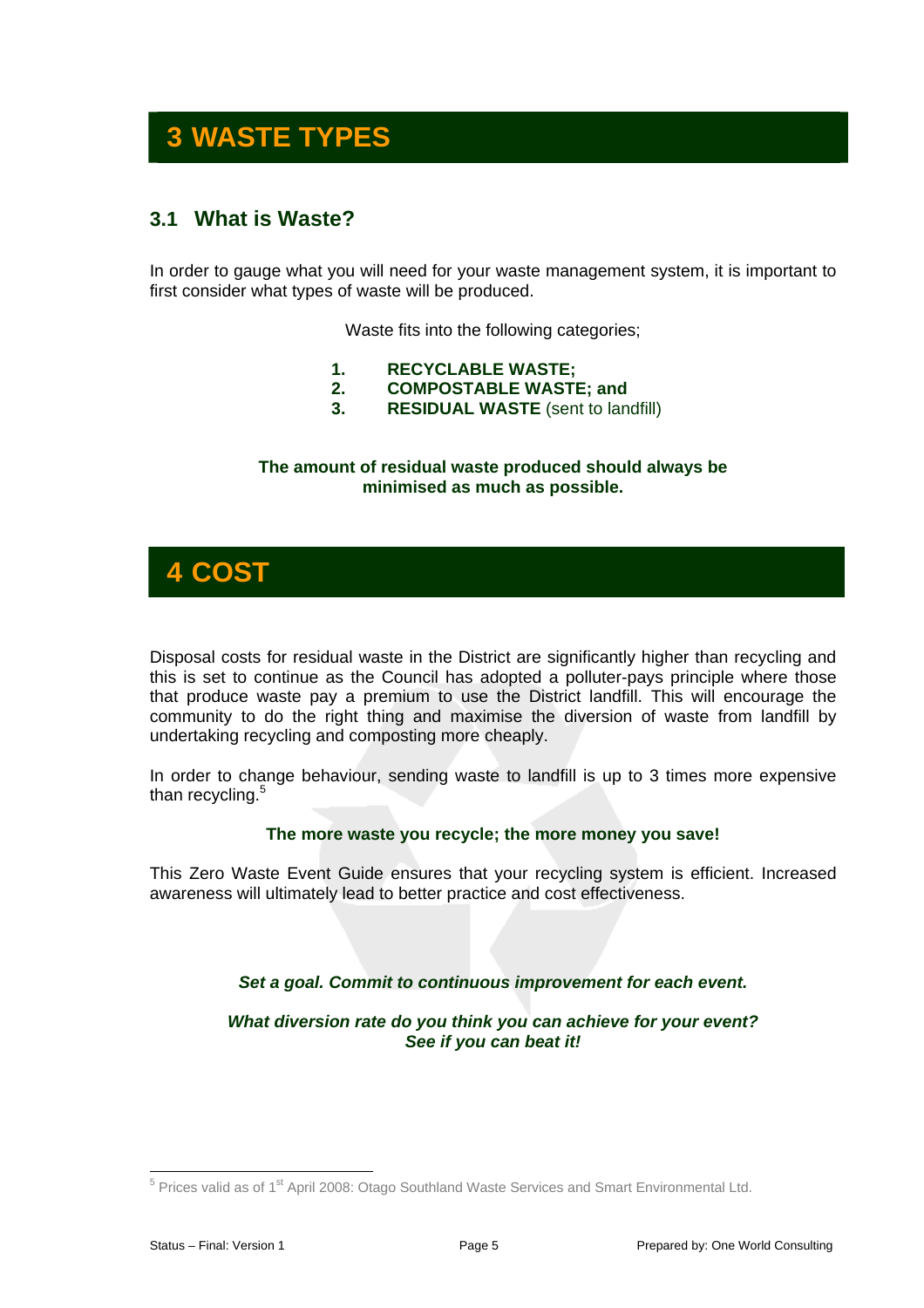# **5 CATERING & VENDOR WASTE**

### **5.1 Consider your vendors**

Get your vendors involved. They will create the majority of your waste, which makes them a major stakeholder in your event. As the organiser, you can be in control of the packaging products which are used at your event:

- $\checkmark$  **Advise** vendors of recyclable and biodegradable packaging. Introduce a list of preferred packaging suppliers for your stallholders;
- $\checkmark$  **Encourage** waste minimisation; will vendors be handing out extra packaging such as napkins and straws they don't need to?
- $\checkmark$  **Feedback**; tell vendors how successful their efforts were after the event.



Biodegradable Cutlery and Food Packaging Products available from Potatopak NZ Ltd; (See Zero Waste Directory of Contacts)

#### **CASE STUDY: QUEENSTOWN WINTER FESTIVAL**

Organisers of the Queenstown Winter Festival ensure their stallholders manage their waste appropriately by adopting the following principles:

- All stallholders are required to use compostable and recyclable packaging products from an approved list of suppliers;
- Recycling bins are located within the stalls for vendor's use;
- All food waste is composted;
- Stallholders are required to remove their own residual waste from the festival-site.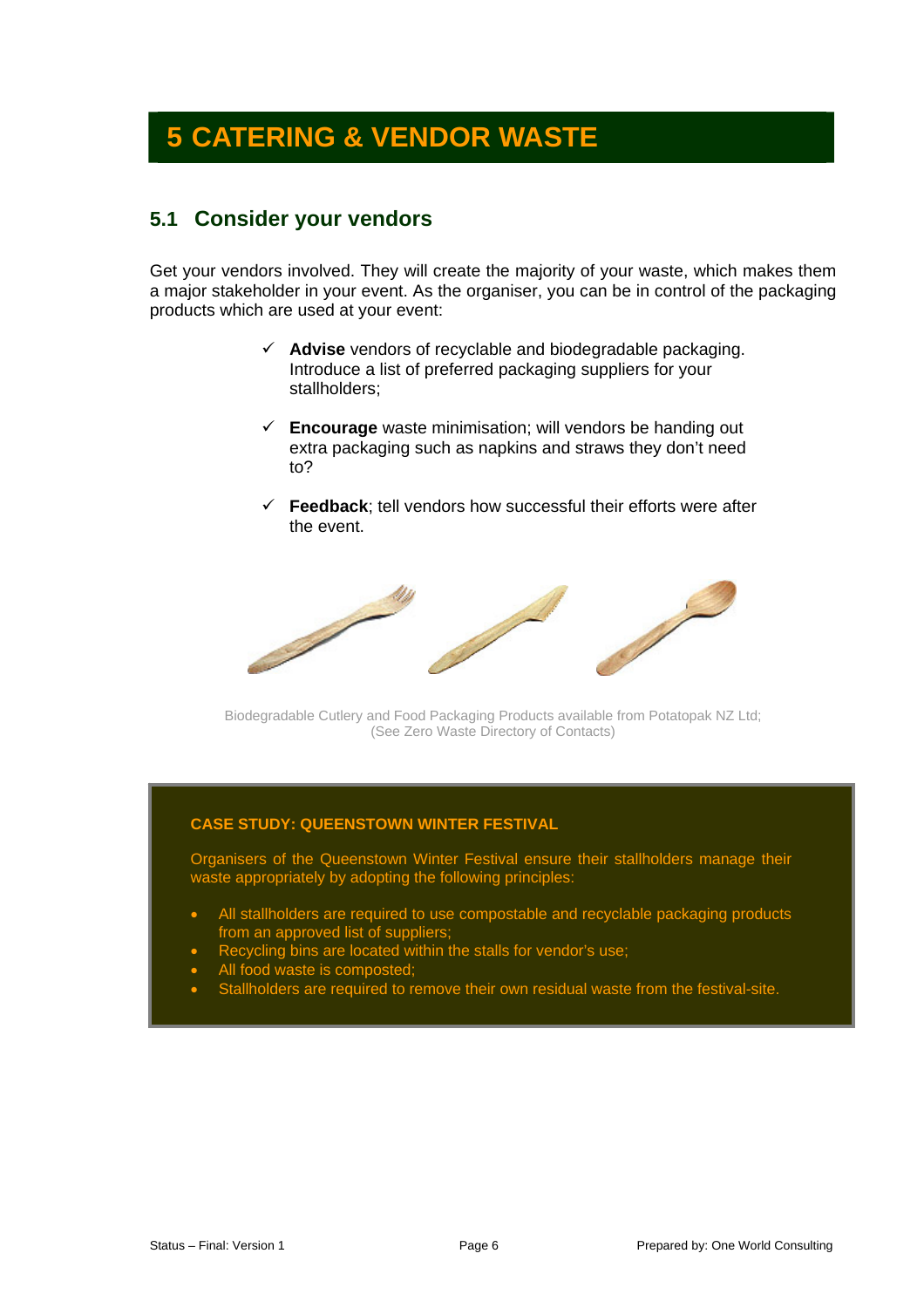# **5.2 The Facts about Food Packaging**

Think about what packaging and food waste your vendors will produce and the disposal methods required. By using biodegradable products, you are supporting sustainable sources.

Plastic may be cheaper to buy from the shelf, but the consequences of disposing it to landfill are environmentally harmful, expensive and unsustainable. While biodegradable products may be more expensive to purchase, the landfill costs to dispose of the plastic packaging are significantly higher.

#### **Plastic:**

- Plastic products take years to degrade in a landfill;
- It produces harmful substances including:
	- Leachate into the earth;
	- Methane which when burned adds to global warming;
	- Dioxins which when burned are carcinogenic;
- Landfill costs are significantly more expensive than recycling and composting.

#### **Biodegradable:**

- Readily degrades;
- Causes no harm to the environment;
- Made from sustainable resources;
- No toxins. No chemicals:
- Now competitively priced.

### **5.3 What are plastics 1-7?**

Plastics are given numbered codes between 1 to 7 in order to define what type of plastic they are.

To recycle plastic, look for the recycling triangle on the product; it is usually found on the bottom of bottles & containers:



 $\checkmark$  If it has a number 1 to 7 you CAN recycle it!

PF-HD

× No symbol – you CANNOT recycle it!

Use the recycling checklist overleaf to make sure what types of plastic can be recycled.





**A directory of biodegradable food packaging suppliers is included in the Zero Waste Directory of Contacts.**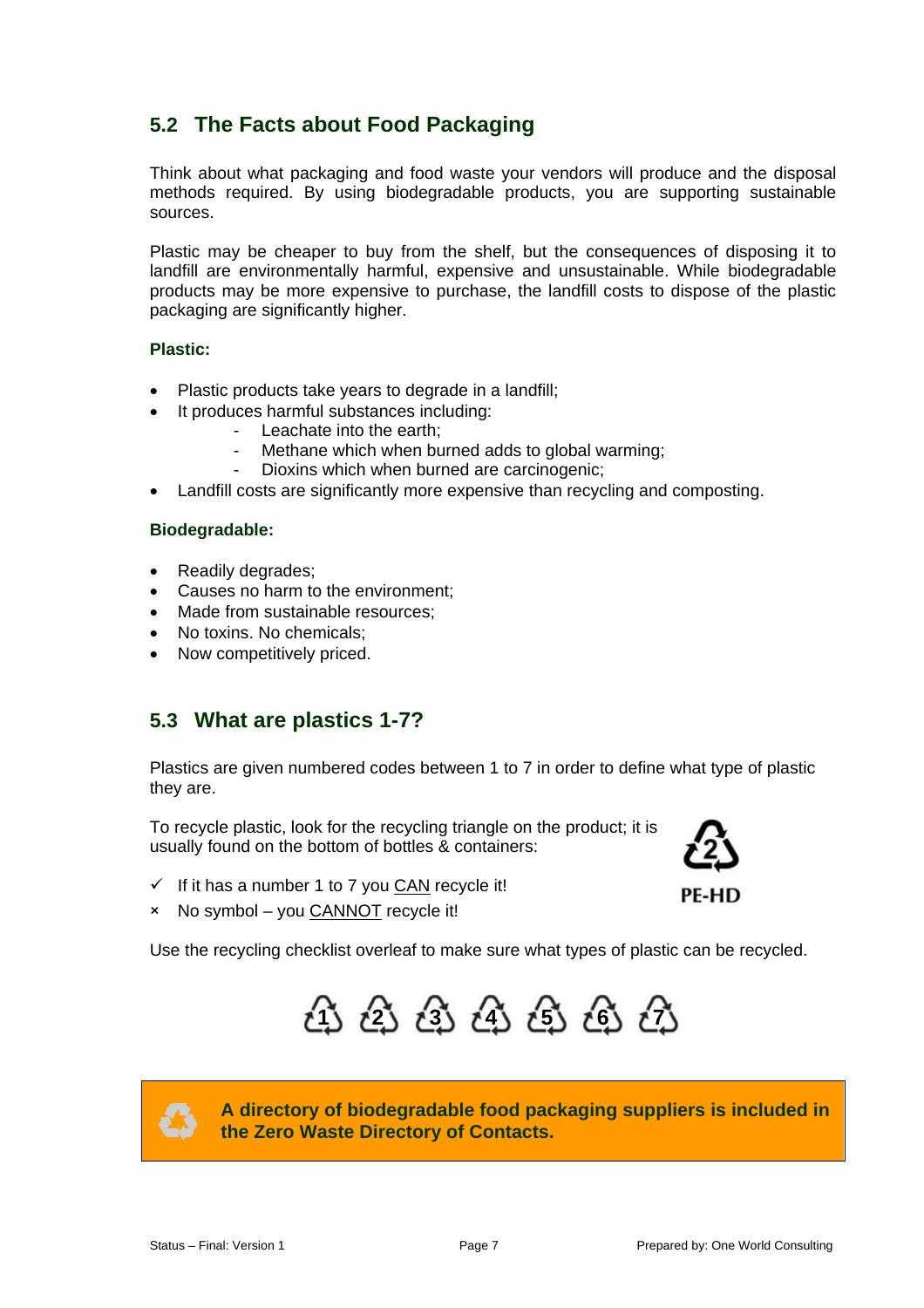# **5.4 What can be recycled?**

#### **Make sure people know what they CAN and CANNOT recycle!**

Here in the Queenstown Lakes District, the following materials can go into your recycling bins:

| <b>YES</b>                                                                                                                                                                                                                                                     | <b>NO</b>                                                                                                                                                                                                                                                                                                                                                      |
|----------------------------------------------------------------------------------------------------------------------------------------------------------------------------------------------------------------------------------------------------------------|----------------------------------------------------------------------------------------------------------------------------------------------------------------------------------------------------------------------------------------------------------------------------------------------------------------------------------------------------------------|
| <b>All Paper</b><br>v<br>All Cardboard (flattened)<br>✓<br><b>Plastics 1-7</b> (with logo only)<br>✓<br><b>Metal</b><br>- Steel & aluminium cans<br>- Clean aluminium foil (Queenstown only)<br>- Empty aerosols<br>- Clean bottles & jars (lids off)<br>Glass | <b>Plastic Bags</b><br>$\times$<br><b>Tetra Packs</b><br>$\times$<br>Disposable Coffee Cups<br>×<br><b>Polystyrene Products</b><br>×<br>Chip & Lolly Packets<br>×<br><b>Laminated Paper</b><br>×<br>Glad Wrap<br>×<br>Organic & Food Waste<br>$\boldsymbol{\mathsf{x}}$<br>Rubber<br>$\mathsf{x}$<br>Broken Glass, Pyrex or<br>$\times$<br><b>Window Glass</b> |

# **5.5 Contamination**

Ensure that you keep contamination levels low. If non-recyclables are present in your recycling bins, you will accumulate high levels of contamination and contractors may charge extra fees to service your bins.

#### **Remember! Materials cannot be recycled if they are contaminated with food waste. It will need to be disposed of as residual waste.**

Consider which materials will have low contamination levels at your event and how you can easily divert these from landfill.

An effective education programme will help to ensure the right things go into the right bins.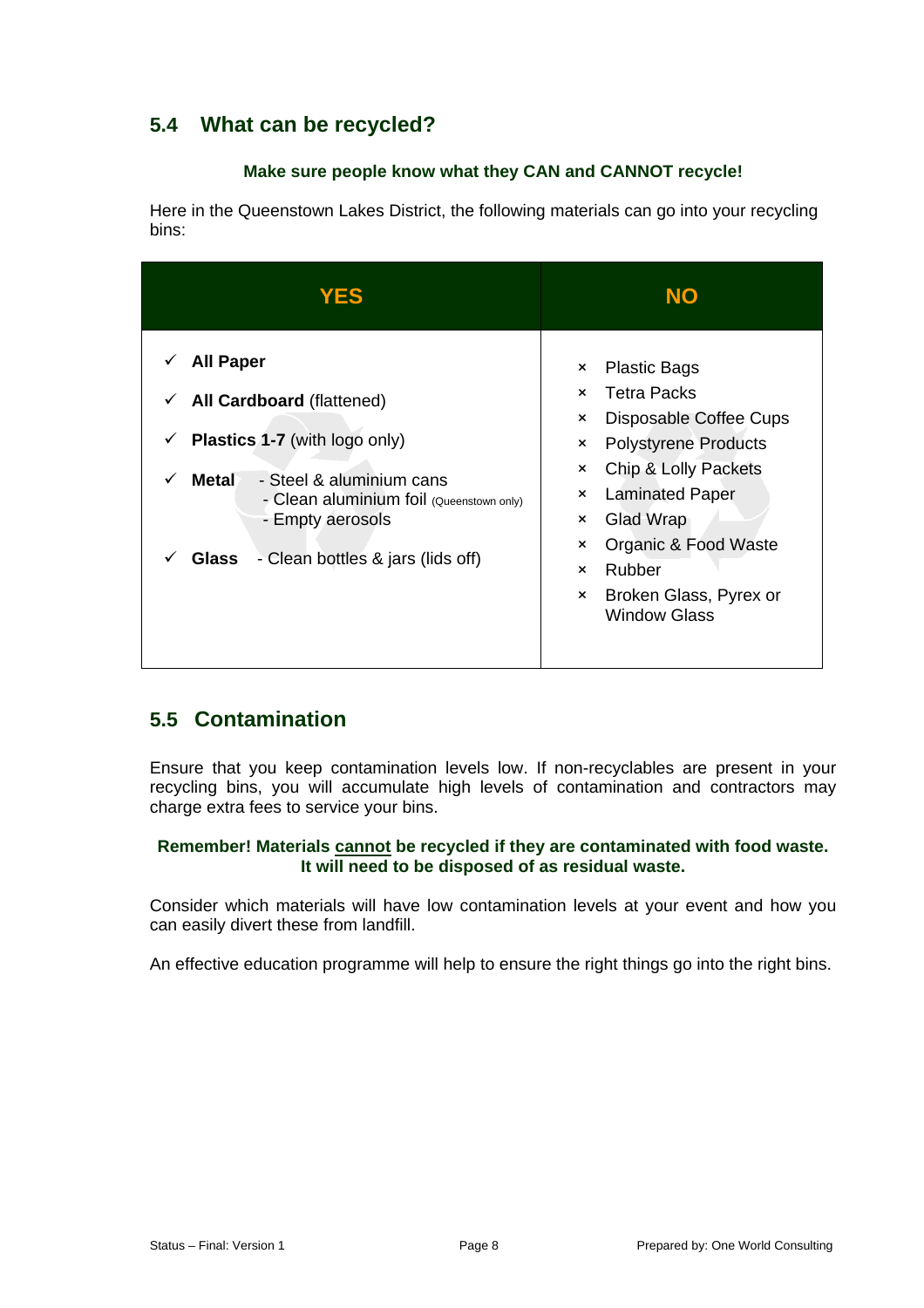# **6 CONTAINERS**

### **6.1 How Many Recycling Bins?**

#### **Consult with your Recycling and Waste Contractors and complete your CONTRACTOR RECOMMENDATION SHEET**

Every event is different and therefore the waste management requirements will differ from one event to another.

We recommend that you contact your recycling or waste service provider for a consultation in order to define a system that meets your requirements. You will need to include your Contractor Recommendation as part of your Resource Consent, Outline Plan or Lakes Leisure Contract.

Ideally, you should always aim to have a **greater number of recycling and composting bins than residual waste bins.** The amount of containers needed will depend upon various factors, including:

- **Type of event;**
- **Duration of event;**
- **Estimated crowd size;**
- **Quantity of food and beverage stalls present;**
- **The type of waste produced at the event (i.e. plastics, aluminium, cardboard, glass, compostables etc);**
- **The quantity of waste & recycling produced;**
- **Weather conditions (i.e. increased drink sales if hot weather);**
- **Layout of venue (i.e. crowd dispersed over large area or confined).**

A full list of waste and recycling service providers is available in the Zero Waste Directory of Contacts for Events.

**You will need to attach a copy of the Contractor Recommendation to your Zero Waste Event Form.** 

### **6.2 Define your System**

Container type, quantity and placement are all important factors when designing a successful waste management system.

When designing your system, key issues to consider include:

- **Number of recycling, composting & residual waste containers;**
- **Where these containers are placed;**
- **Are they labelled clearly;**
- **Who are your waste contractors;**
- **How often will the containers be serviced; and**
- **How will you quantify your waste and calculate your diversion target**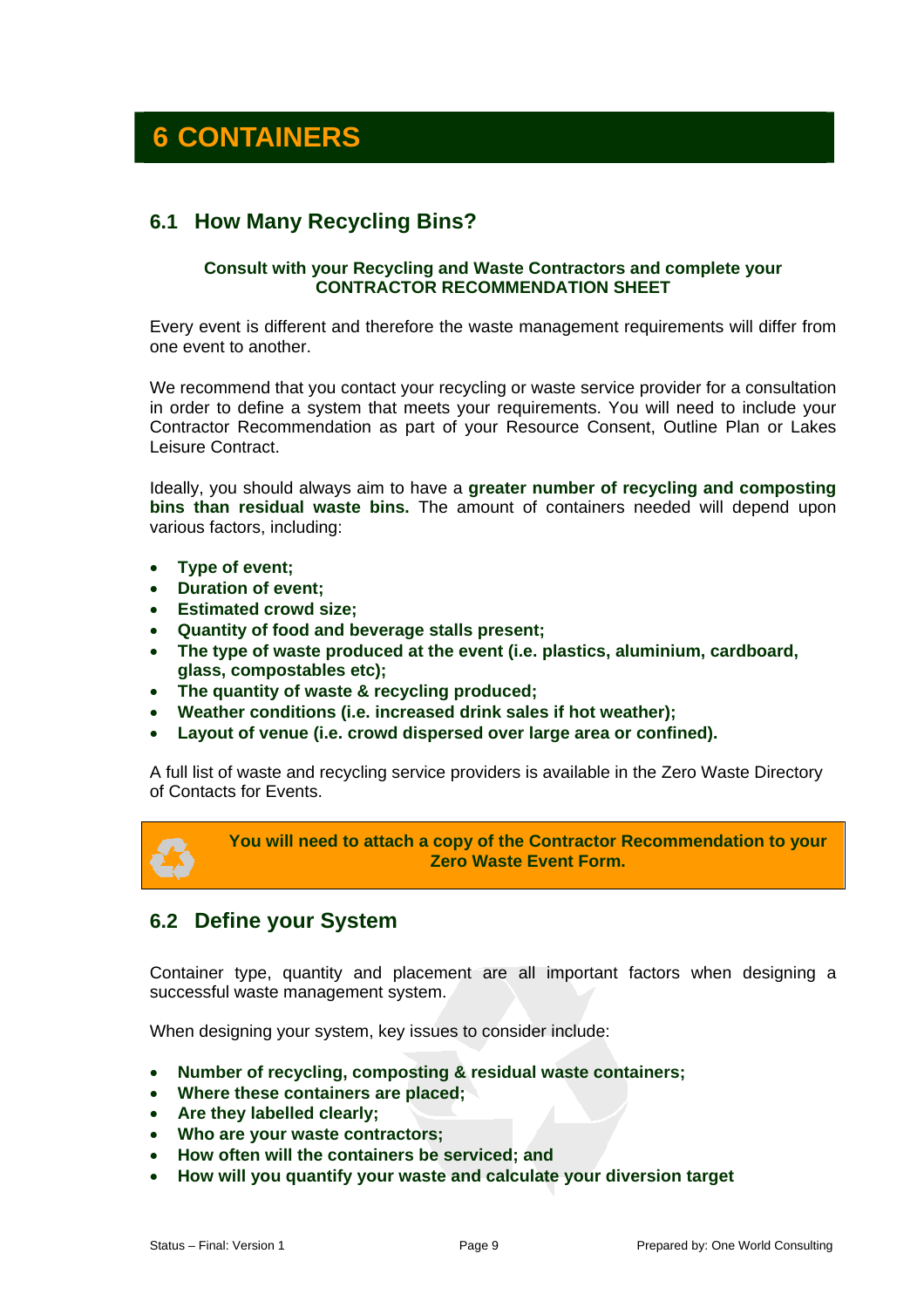# **7 SITE MAP**

When completing your Resource Consent, Outline Plan or Lakes Leisure Contract, you will need to provide a site map of your event.

#### **You will need to include the locations of your recycling waste stations on your Event Site Map.**

This will allow you to visually consider appropriate locations to place your recycling stations. Make sure your bins are:

- **Accessible and conveniently located;**
- **Located near food and eating areas;**
- **Near entrance and exit points;**
- **Close to crowded areas; and**
- **Ensure they are accessible by the waste and recycling service vehicles & personnel.**

Figure 2 shows a typical example of a site map for an event identifying all recycling and waste stations.



Figure 2: Example site map

- **Refuse & Recycling Stations**
- **Information Points**
- **First Aid Stations**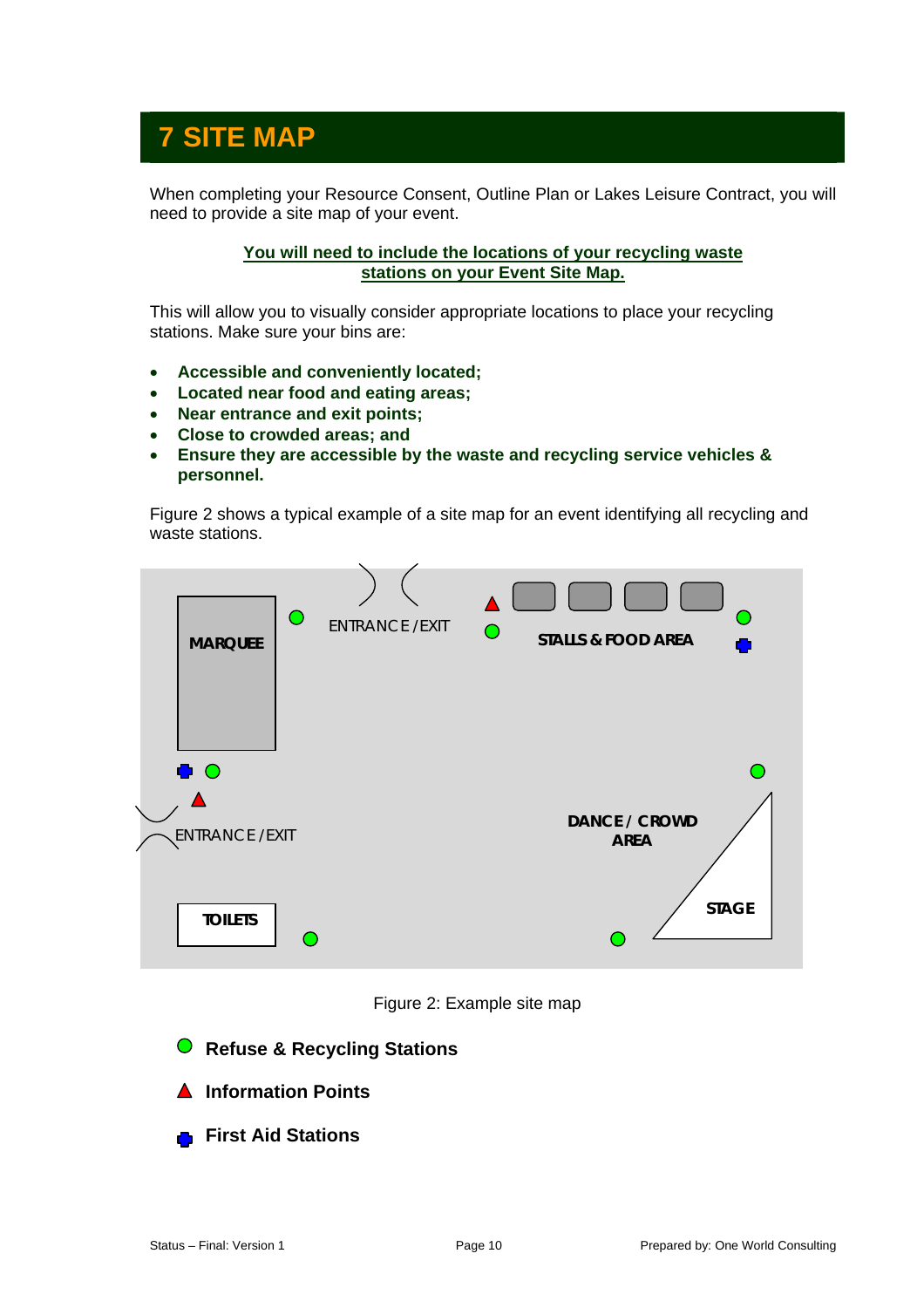# **8 EDUCATION & PROMOTION**

### **8.1 Education is Key**

Education is a crucial part of your Zero Waste management system. It can also be a powerful marketing and promotional tool for your event.

#### **People need to know what they can recycle and where to put it!**

There are various methods that you can use to educate your patrons of the available recycling facilities and it is always better to choose more than one way to educate and communicate. You will need to choose at least 2 methods for your event. Some suggestions include the following;

- **Posters & Signs;**
- **Flags & Balloons;**
- **Volunteers & Mascots;**
- **T-Shirts & Costumes;**
- **Press and Media Releases;**
- **Information on tickets & event brochures;**
- **Public Announcements;**
- **Competition for best recycler; and**
- **Prize giving's.**



**Photo6**

Ensure your patrons know the locations of the recycling stations and the waste diversion target you hope to achieve for your event. A successful education system will also help to reduce contamination levels in your recycling and composting containers.

#### **Increased public awareness will result in public participation and ultimately a higher diversion rate.**

#### **CASE STUDY: RIPPON FESTIVAL 2008, WANAKA**

Rippon Festival incorporated an effective education programme at their 2008 music event.

How did they do it?

- Press release published prior to event to inform patrons about the waste minimisation target;
- Patrons given a recycling logo stamp on their hand upon entry;
- All recycling stations were manned with volunteers; and
- Volunteers wore t-shirts and vests with recycling-logo;
- Regular PA announcements made to tell patrons about the recycling facilities at the event;
- One contractor to deal with all waste (recycling, residual and composting) on-site throughout the event.

 $\overline{a}$ <sup>6</sup> Photo by Ele Flower: Queenstown Winter Festival Opening Party 2008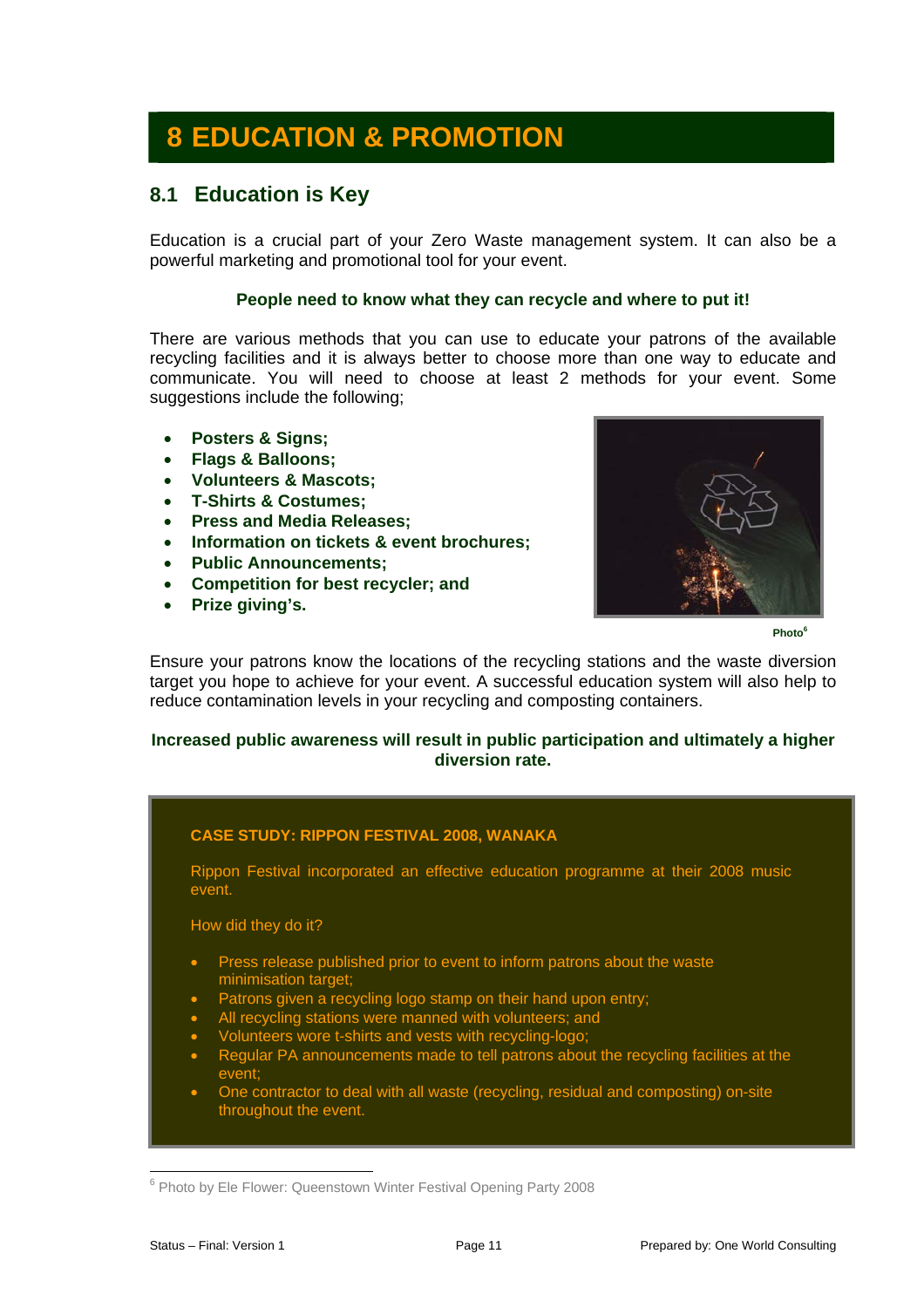# **8.2 Signage**

Plenty of signage is essential for a successful recycling system. Your signs may incorporate simple wording or even images of the different types of materials that can be placed in the recycling containers.

Here are some examples that are downloadable from the Recycling Operators of New Zealand website:



For more signage, check out *The Recycling Organisers of New Zealand* (or RONZ) at www.ronz.org.nz.<sup>7</sup>

However, you may wish to make your own signage. To make your signs look great and work well, incorporate the following:

- **Colour Coordinate**; Use different colours for each waste type;
- **Clear Wording**; Make them easy to read;
- **Placement**; Ensure they are positioned where people can see them easily;
- **Photos and Images**; Pictures of what you want to go in the bins is very effective;
- **Reusable**; Make them reusable and use them for your next event!



Photo<sup>8</sup>



 $\overline{a}$ 

**Having clear signage displayed is important not only to educate people but also to reduce the levels of contamination that may occur in your recycling containers.** 

<sup>&</sup>lt;sup>7</sup> Recycling Organisers of New Zealand: www.ronz.co.nz/<br><sup>8</sup> Queenstaure Lakes District Council: www.glde.govt.pz

<sup>&</sup>lt;sup>8</sup> Queenstown Lakes District Council: www.qldc.govt.nz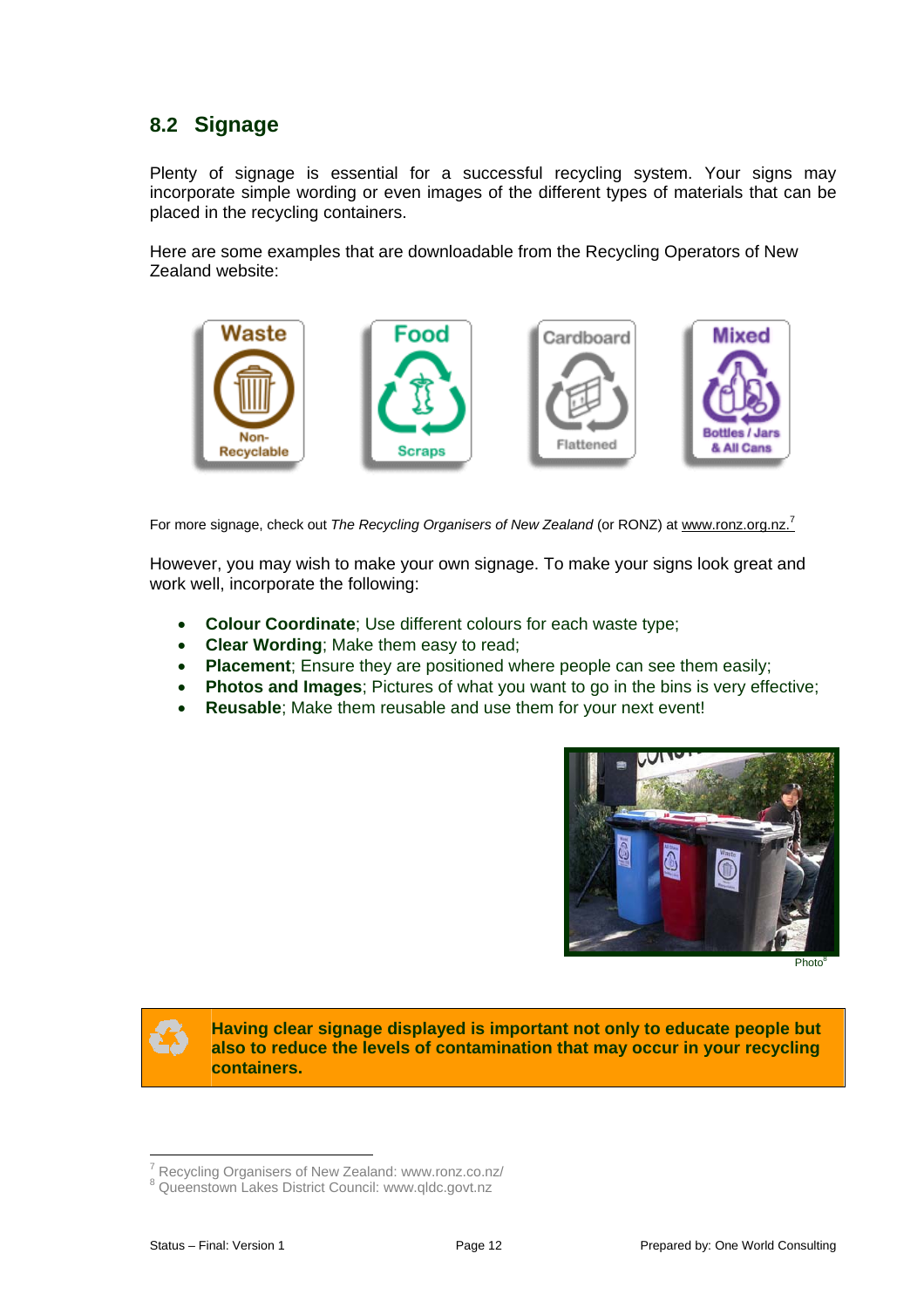### **8.3 Volunteers**

#### **Get a team of volunteers on board!**

Volunteers stationed by your recycling containers can supervise what goes into the bins and will also help to increase public awareness.

This will help reduce contamination and increase the amount of waste that is recycled overall, which will save you money.

It is also a great initiative to involve the community and promote local groups. Your team of volunteers could include:

- **Local Students;**
- **Sports Teams;**
- **Local Businesses; and**
- **Community Groups and Volunteers.**

By recruiting and training as many volunteers as possible, you will have a 'Zero Waste management team' available to assign to various tasks. One volunteer per recycling station tends to be sufficient, whilst other volunteers can hand out leaflets, advise which bins need servicing and clean-up after the event has finished.

**Printed t-shirts or vests for your volunteers are a great way to promote recycling at your event and incorporate sponsorship logos** 

#### **CASE STUDY: RIPPON FESTIVAL 2008, WANAKA**

Rippon Festival incorporated a detailed waste management plan for their  $7<sup>th</sup>$  open air music event.

Working alongside Wanaka Wastebusters and Sustainability Wanaka, the organisers achieved an astounding **85%\* Waste Diversion Rate**.

How did they do it?

- A three-bin system was in place for recycling, composting and refuse;
- Clear signs for the recycling facilities were provided;
- Event-goers were given a recycling-logo stamp on their hand upon entry;
- All cups, plates and cutlery was compostable or recyclable;
- All paper was recycled; and
- Organisers encouraged all vendors and patrons to minimise waste and recycle.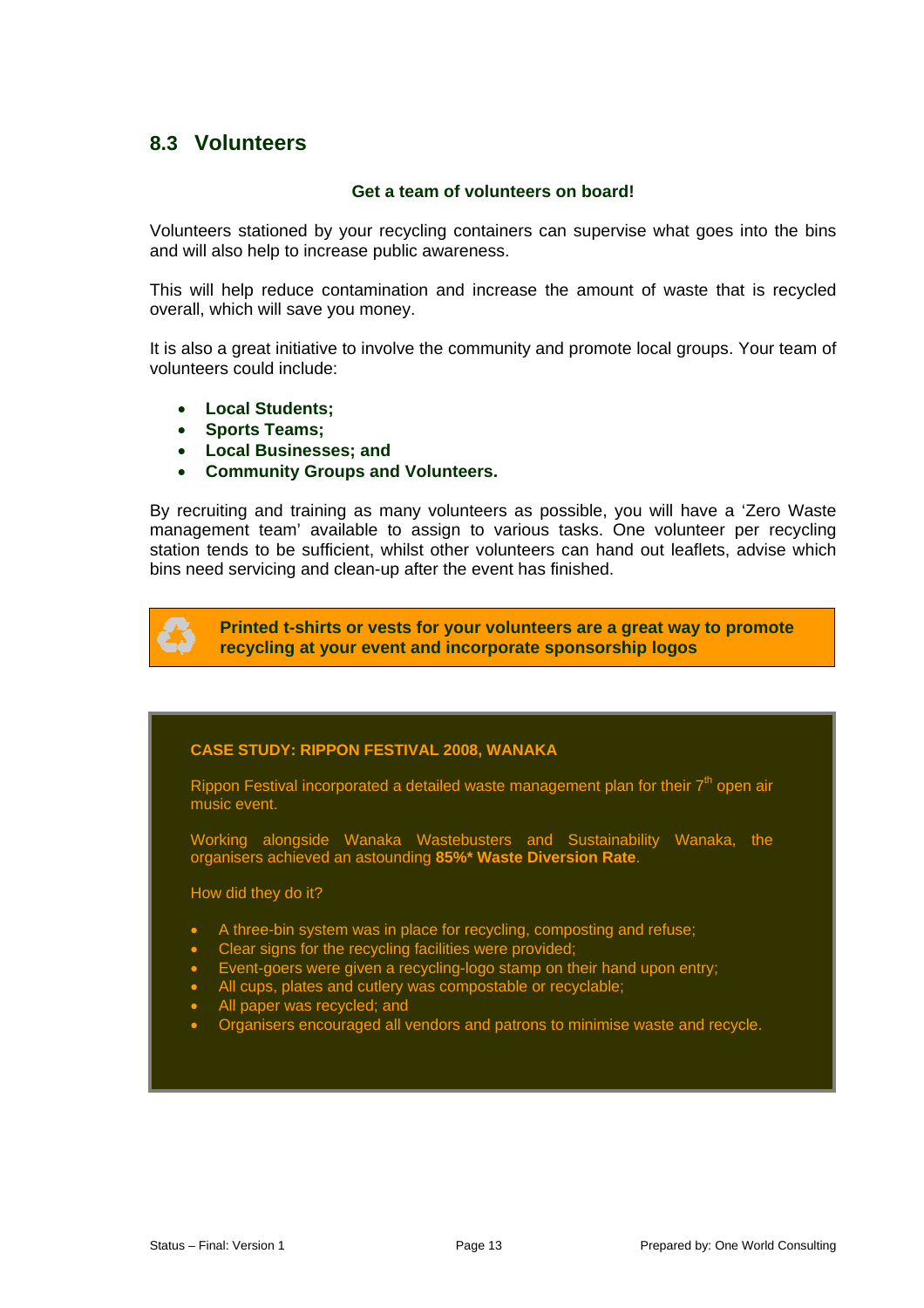# **9 AFTER THE EVENT**

After your Zero Waste Event, you will need to report on your achievements by providing some feedback to the Council. When completing the **Compulsory Feedback Form** at the back of the Zero Waste Event Form you will need to consider:

- **Have you quantified your recycling, composting and residual waste?**
- **Do you know your achieved diversion rate?**
- **Did you have enough volunteers?**
- **Were the recycling stations used to maximum effect?**
- **Did your Vendors participate as much as you hoped?**
- **Did your education methods work well?**
- **How could you improve your system?**

Please complete your Zero Waste Event Form and submit it as part of your Resource Consent, Outline Plan or Lakes Leisure Contract.



**Photo** 

# **Can We Help?**

Help us improve what we do. We welcome any feedback and comments that you would like to share, including:

- 9 **Improvements to our form;**
- 9 **Suggested ideas for Zero Waste Events;**
- 9 **Your experiences; and**
- 9 **Questions and queries.**

For more information on Zero Waste Events, please contact the **Queenstown Lakes District Council Customer Services** on (03) 441 0499 Mon – Fri, 8.30am – 5.00pm or email services@qldc.govt.nz.



 $\overline{a}$ 

**Achieved a high diversion rate at your event? Ever thought of entering in the District Annual Zero Waste Awards?** 

*Contact Queenstown Lakes District Council for more information*

Status – Final: Version 1.0 Page 14 Prepared by: One World Consulting <sup>9</sup> Queenstown Winter Festival: www.winterfestival.co.nz/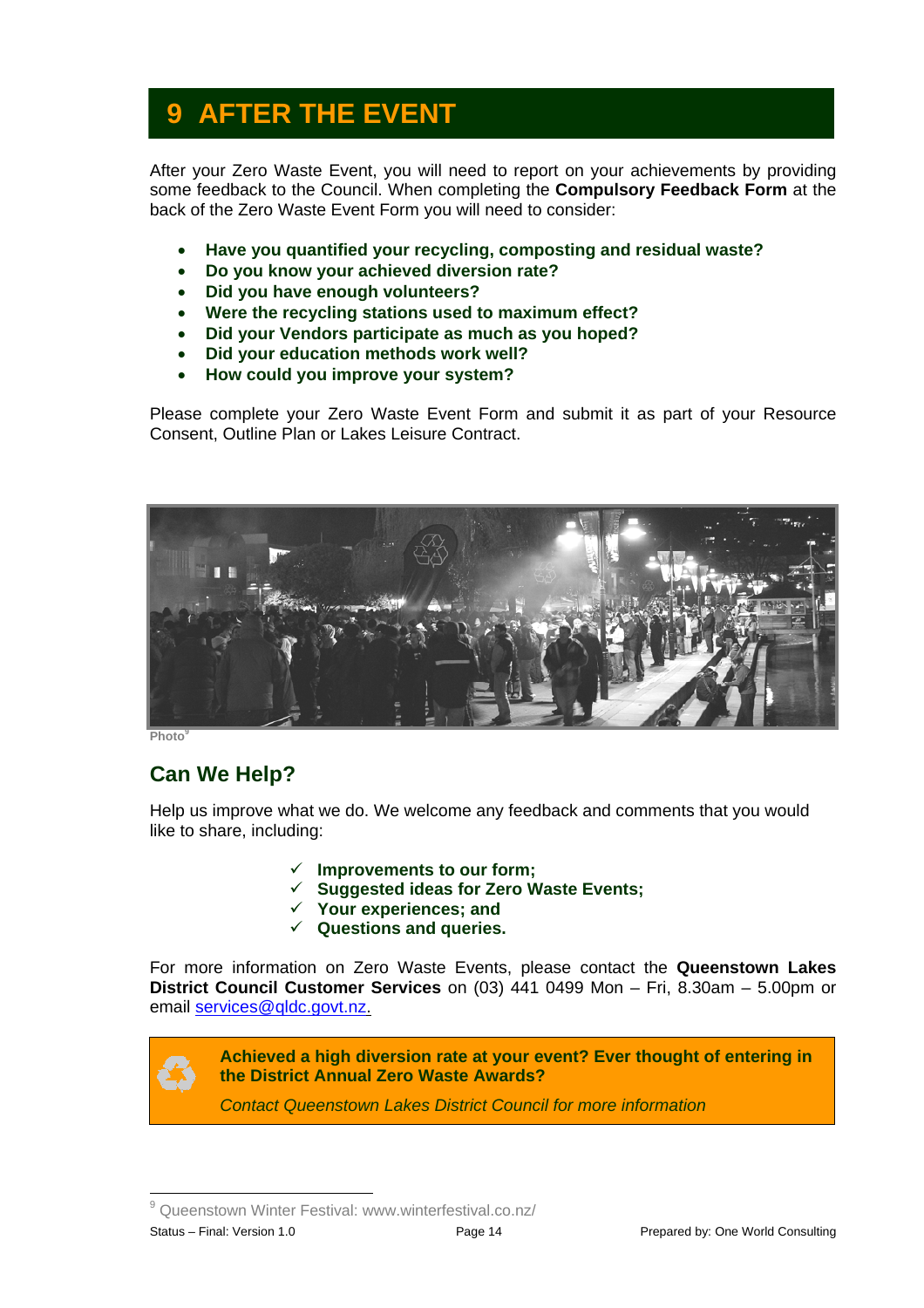### **Acknowledgements**

The Queenstown Lakes District Council would like to thank the following participants in the making of this Zero Waste Toolkit: